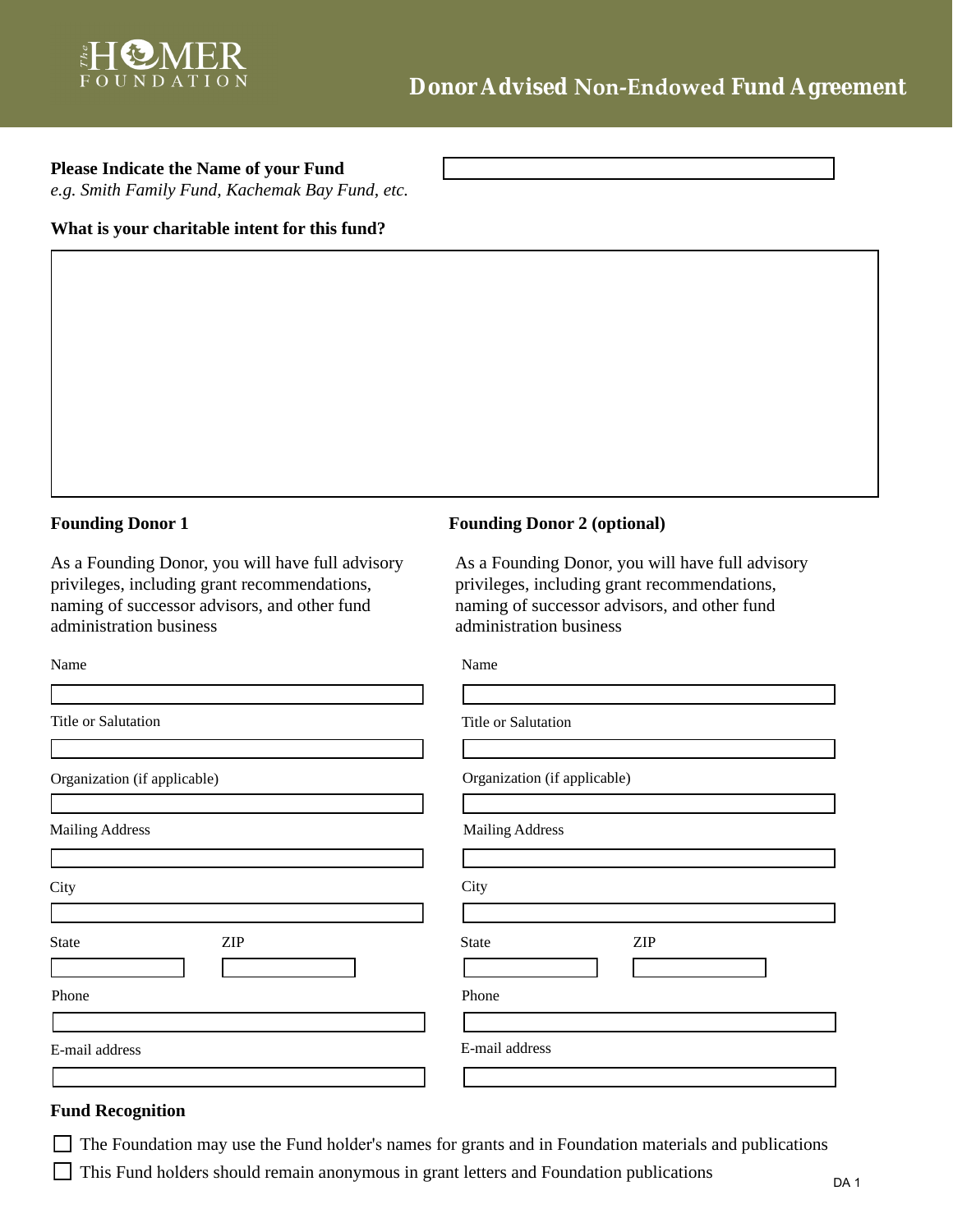



| $\Box$<br>Г      |  |
|------------------|--|
| $\Box$<br>$\Box$ |  |
|                  |  |
|                  |  |
|                  |  |
|                  |  |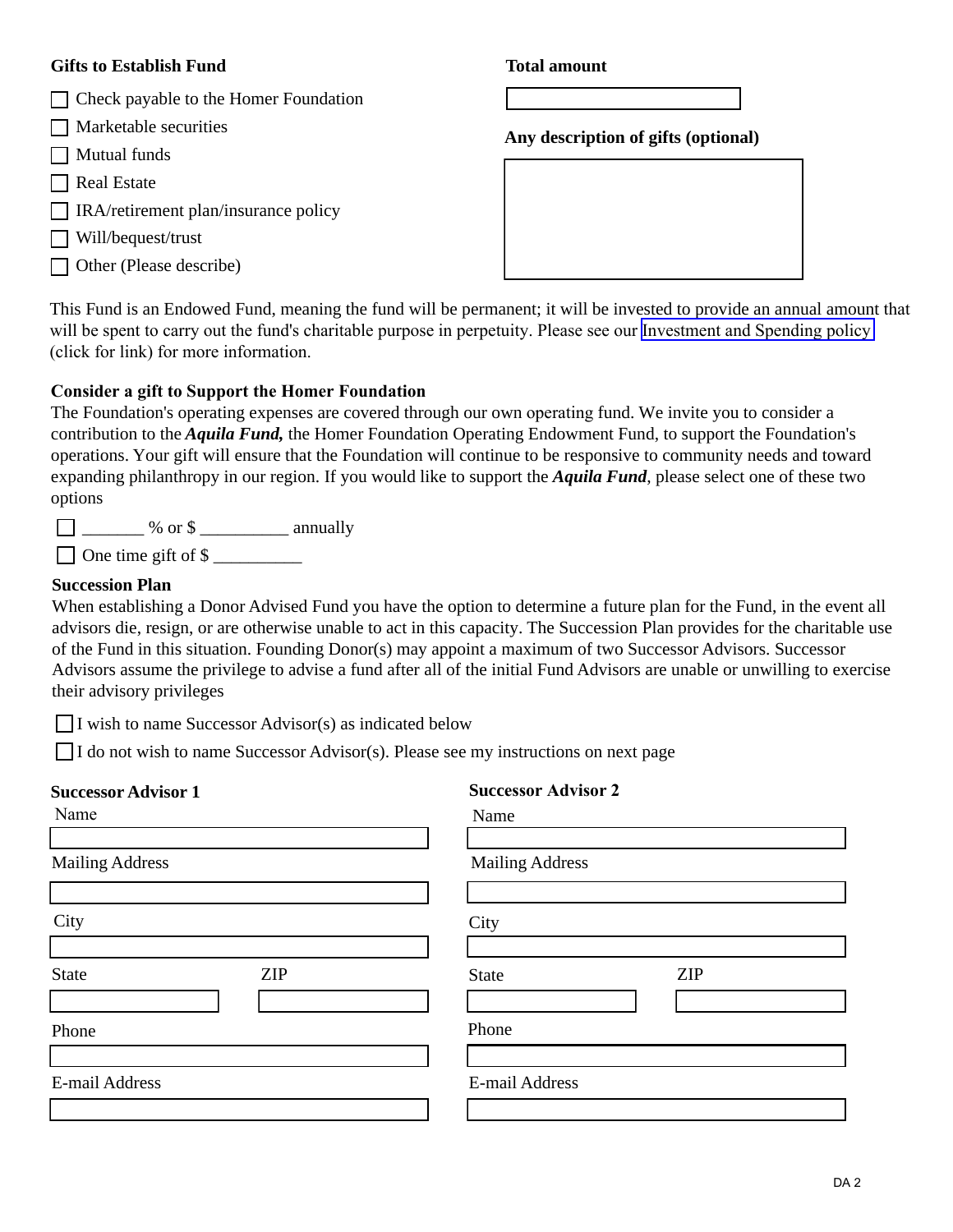

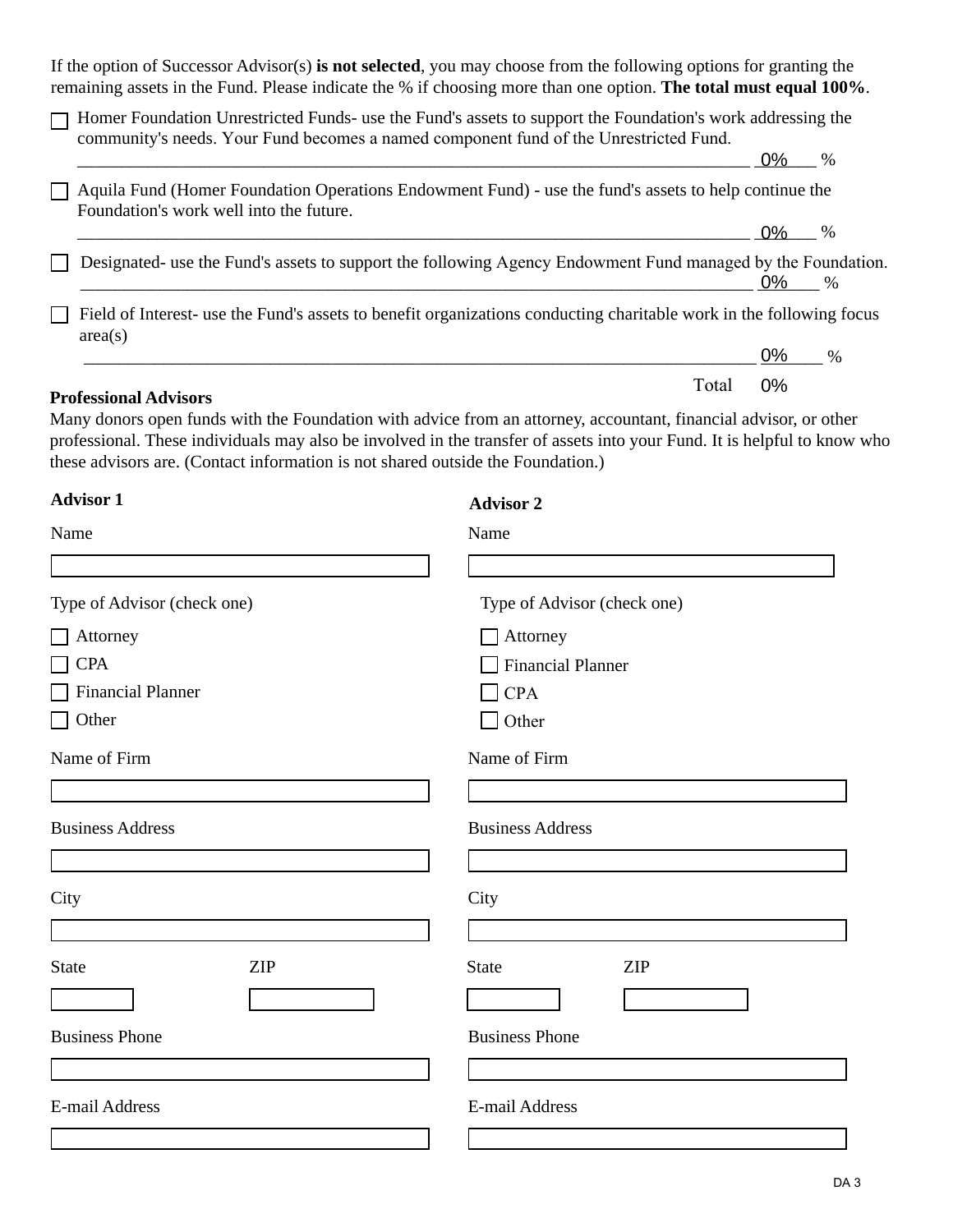

 $\Box$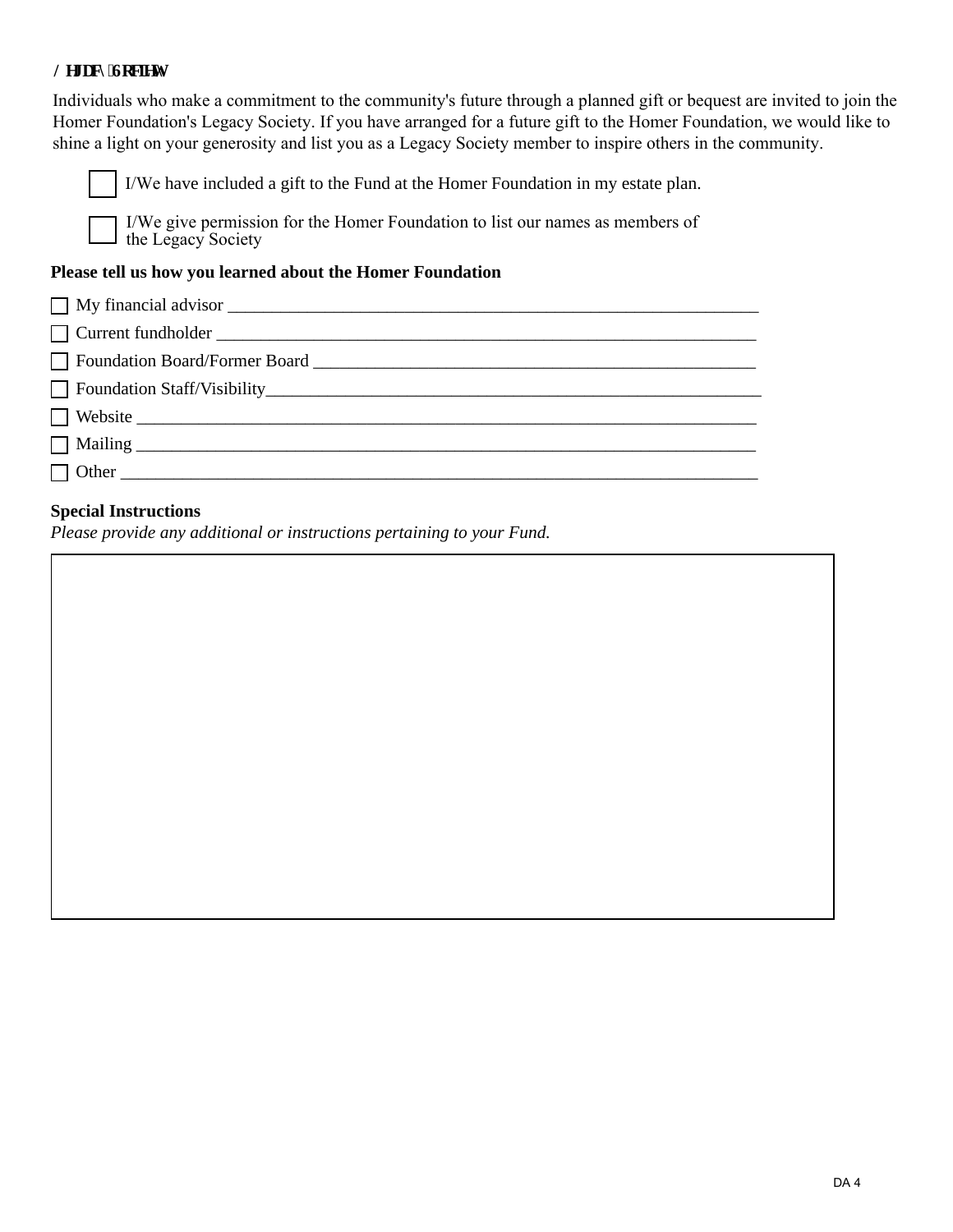Funds established at the Homer Foundation ("Foundation") are component funds of the Foundation, a Section  $501(c)(3)$  public benefit corporation. All contributions to the Foundation's funds are treated as gifts to a Section  $501(c)(3)$  public charity and are tax-deductible, to the extent allowed by law, subject to individual and corporate limitations. Acceptance of all gifts is subject to the provisions of the Foundation's Gift Acceptance Policy. Any assets contributed to funds at the Foundation, once accepted by the Board of Trustees of the Foundation, represent unconditional and irrevocable gifts and are not refundable. Legal control and responsibility for the funds rest with the Foundation. Current law does not allow fo distributions from IRA accounts into Donor Advised Funds.

# 9DULDQFH3RZHU

All funds established at the Foundation are subject to the Foundations "variance power," as set forth in its Bylaws. Variance power grants the Foundation's Board of Trustees the power to modify any condition or restriction on the distribution of funds for any specified charitable purpose or purposes, or to a specified organization or organizations if, in its sole judgement (without the necessity of the approval of any other party), such restriction or condition becomes, in effect, unnecessary, incapable of fulfillment, or inconsistent with the charitable needs of the community or area served by the Foundation.

## ,QYHVWPHQWRI\$VVHWV

All assets contributed to funds established at the Foundation are invested in the Foundation's investment pools and are managed in accordance with the Foundation's Investment and Spending Policy (ISP). A copy of the Foundation's current Investment and Spending Policy Statement is available upon request.

For the purposes of investments, the Foundation does not segregate the assets of any single fund from the assets of the Foundation's other component funds, but will keep a separate account of the fund's assets, and the fund's proportionate share of all investment earnings and investment fees applied to the fund. In establishing a fund, the donor acknowledges that the investments in the fund are subject to market and interest rate fluctuations. All investment returns are reported net of all investment fees.

All non-endowed funds are invested in the Foundation's endowment pool. Fundholders shall receive quarterly Fund Activity Reports.

### )XQG,QDFWLYLW\

If, despite the Foundation's best efforts to regularly communicate and promote the importance of annual grant disbursements, the Advisor(s) for a Donor Advised Fund have not provided recommendations for distributions of the Fund for a period of two years, the Foundation reserves the right to direct a grant equal to the equivalent of the current spending policy percentage to the Unrestricted Fund. This policy is in accordance with the recommendation of the Council on Foundations regarding inactive Donor Advised Funds.

#### Spending Rules

Distributions of grants from the Fund may be made in any amount up to 100% of the Fund's assets, in accordance with the Uniform Prudent Management of Institutional Funds Act (UPMIFA) (as amended from time to time) and the Spending Policy adopted by the Foundation (as amended from time to time).

### \$GPLQLVWUDWLYH([SHQVHV

The Homer Foundation will assess administrative and investment management fees against the Fund in accordance with its own published fee schedule (as amended from time to time). The Homer Foundation may also assess the fund to cover any unusual expenses incurred in connection with the contributed assets, including the cost of disposal.

## )XQGUDLVLQJ

Additional gifts may be made directly to a fund at any time. Donors contributing to Foundation funds have the option to donate via credit card. The Foundation reserves the right to deduct the credit card fee from the donation. For liability reasons, fund-raising events cannot be held in the name of a Donor Advised Fund, nor can the Foundation pay event vendors out of a charitable fund. A copy of the Foundation document Policies and Guidelines for Promoting Funds of the Community Foundation will be made available on request.

### )XQG0LQLPD

The minimum funding amount is \$10,000. Funds may be established with less than the required minimum provided that the minimum is met within two years' of the fund's establishment; grants may not be made from funds until the require minimum is achieved.

#### 3ROLFLHV

The undersigned have received and agree to the foregoing terms and conditions and to Foundation policies referred to herein.